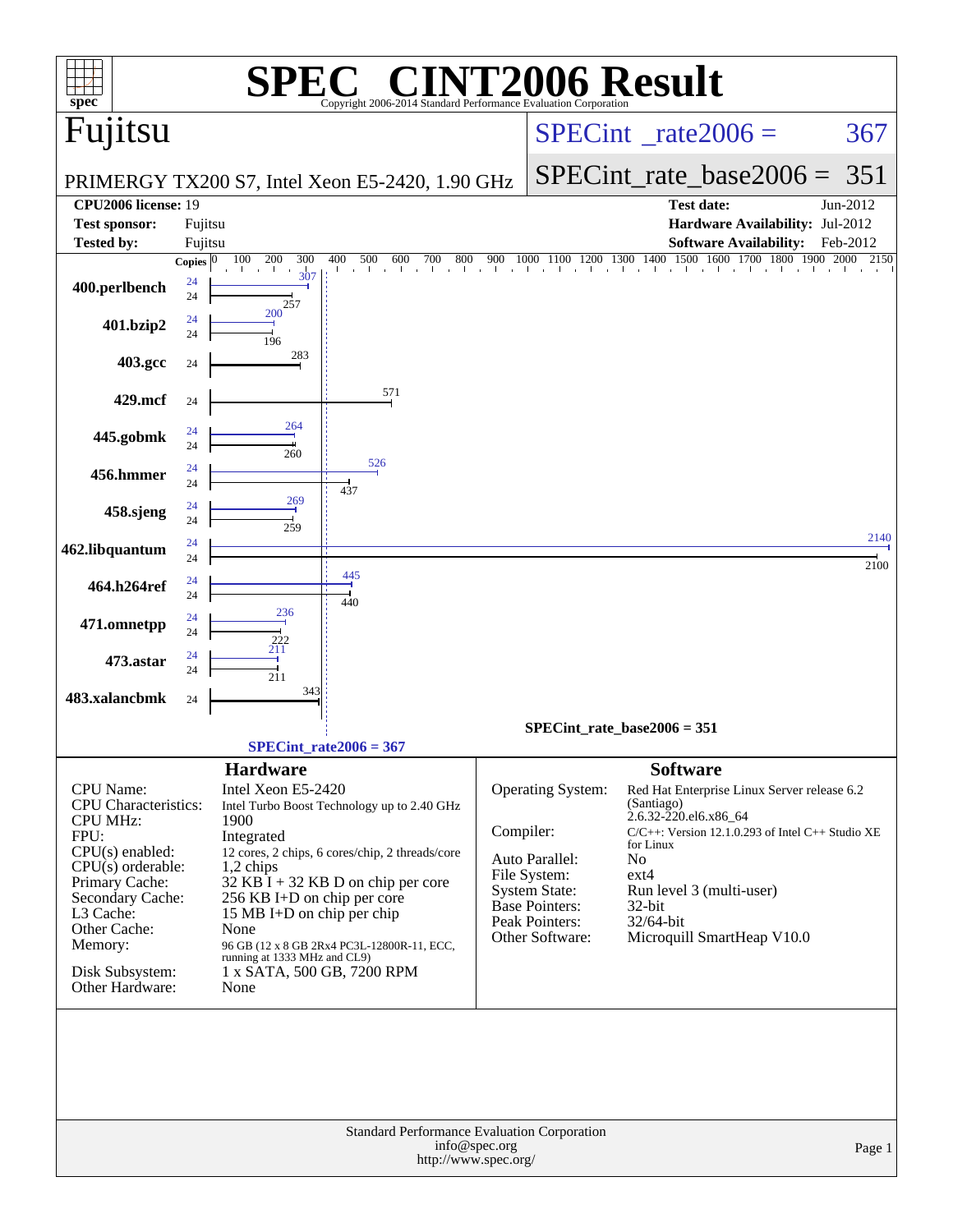

# **[SPEC CINT2006 Result](http://www.spec.org/auto/cpu2006/Docs/result-fields.html#SPECCINT2006Result)**

### Fujitsu

#### SPECint rate $2006 = 367$

PRIMERGY TX200 S7, Intel Xeon E5-2420, 1.90 GHz

[SPECint\\_rate\\_base2006 =](http://www.spec.org/auto/cpu2006/Docs/result-fields.html#SPECintratebase2006) 351

**[CPU2006 license:](http://www.spec.org/auto/cpu2006/Docs/result-fields.html#CPU2006license)** 19 **[Test date:](http://www.spec.org/auto/cpu2006/Docs/result-fields.html#Testdate)** Jun-2012

**[Test sponsor:](http://www.spec.org/auto/cpu2006/Docs/result-fields.html#Testsponsor)** Fujitsu **[Hardware Availability:](http://www.spec.org/auto/cpu2006/Docs/result-fields.html#HardwareAvailability)** Jul-2012 **[Tested by:](http://www.spec.org/auto/cpu2006/Docs/result-fields.html#Testedby)** Fujitsu **[Software Availability:](http://www.spec.org/auto/cpu2006/Docs/result-fields.html#SoftwareAvailability)** Feb-2012

#### **[Results Table](http://www.spec.org/auto/cpu2006/Docs/result-fields.html#ResultsTable)**

|                    | <b>Base</b>   |                |       |                                                                                                          |            |                | <b>Peak</b> |               |                |              |                |              |                |              |
|--------------------|---------------|----------------|-------|----------------------------------------------------------------------------------------------------------|------------|----------------|-------------|---------------|----------------|--------------|----------------|--------------|----------------|--------------|
| <b>Benchmark</b>   | <b>Copies</b> | <b>Seconds</b> | Ratio | <b>Seconds</b>                                                                                           | Ratio      | <b>Seconds</b> | Ratio       | <b>Copies</b> | <b>Seconds</b> | <b>Ratio</b> | <b>Seconds</b> | <b>Ratio</b> | <b>Seconds</b> | <b>Ratio</b> |
| 400.perlbench      | 24            | 913            | 257   | 912                                                                                                      | 257        | 913            | 257         | 24            | 762            | 308          | 764            | 307          | 768            | 305          |
| 401.bzip2          | 24            | 1183           | 196   | 1183                                                                                                     | <b>196</b> | 1184           | 196I        | 24            | 1155           | 201          | 1155           | 200          | 1160           | 200          |
| $403.\mathrm{gcc}$ | 24            | 683            | 283   | 680                                                                                                      | 284        | 684            | 282         | 24            | 683            | 283          | 680            | 284          | 684            | 282          |
| $429$ .mcf         | 24            | 384            | 571   | 384                                                                                                      | 570        | 383            | 571         | 24            | 384            | 571          | 384            | 570          | 383            | 571          |
| $445$ .gobmk       | 24            | 945            | 266   | 972                                                                                                      | 259        | 967            | <b>260</b>  | 24            | 954            | 264          | 954            | 264          | 953            | 264          |
| 456.hmmer          | 24            | 510            | 439   | 513                                                                                                      | 437        | 512            | 437         | 24            | 426            | 525          | 426            | 526          | 425            | 527          |
| $458$ .sjeng       | 24            | 1115           | 261   | 1120                                                                                                     | 259        | 1123           | 258         | 24            | 1081           | 269          | 1078           | 269          | 1081           | 269          |
| 462.libquantum     | 24            | 237            | 2100  | 237                                                                                                      | 2100       | 237            | 2100        | 24            | 233            | 2140         | 233            | 2140         | 233            | 2140         |
| 464.h264ref        | 24            | 1207           | 440   | 1210                                                                                                     | 439        | 1203           | 442         | 24            | 1193           | 445          | 1194           | 445          | 1199           | 443          |
| 471.omnetpp        | 24            | 677            | 222   | 678                                                                                                      | 221        | 677            | 222         | 24            | 637            | 235          | 635            | 236          | 637            | 236          |
| 473.astar          | 24            | 795            | 212   | 798                                                                                                      | 211        | 799            | 211         | 24            | 799            | 211          | 798            | 211          | 795            | 212          |
| 483.xalancbmk      | 24            | 487            | 340   | 483                                                                                                      | 343        | 483            | 343         | 24            | 487            | 340          | 483            | 343          | 483            | 343          |
|                    |               |                |       | Results appear in the order in which they were run. Bold underlined text indicates a median measurement. |            |                |             |               |                |              |                |              |                |              |

#### **[Submit Notes](http://www.spec.org/auto/cpu2006/Docs/result-fields.html#SubmitNotes)**

 The numactl mechanism was used to bind copies to processors. The config file option 'submit' was used to generate numactl commands to bind each copy to a specific processor. For details, please see the config file.

#### **[Operating System Notes](http://www.spec.org/auto/cpu2006/Docs/result-fields.html#OperatingSystemNotes)**

 Stack size set to unlimited using "ulimit -s unlimited" Transparent Huge Pages enabled with: echo always > /sys/kernel/mm/redhat\_transparent\_hugepage/enabled runspec command invoked through numactl i.e.: numactl --interleave=all runspec <etc>

#### **[General Notes](http://www.spec.org/auto/cpu2006/Docs/result-fields.html#GeneralNotes)**

Environment variables set by runspec before the start of the run: LD\_LIBRARY\_PATH = "/SPECcpu2006/libs/32:/SPECcpu2006/libs/64"

 Binaries compiled on a system with 2x E5-2650 CPU + 96 GB memory using RHEL6.2 For information about Fujitsu please visit: <http://www.fujitsu.com>

#### **[Base Compiler Invocation](http://www.spec.org/auto/cpu2006/Docs/result-fields.html#BaseCompilerInvocation)**

[C benchmarks](http://www.spec.org/auto/cpu2006/Docs/result-fields.html#Cbenchmarks): [icc -m32](http://www.spec.org/cpu2006/results/res2012q3/cpu2006-20120810-24160.flags.html#user_CCbase_intel_icc_5ff4a39e364c98233615fdd38438c6f2)

Continued on next page

Standard Performance Evaluation Corporation [info@spec.org](mailto:info@spec.org) <http://www.spec.org/>

Page 2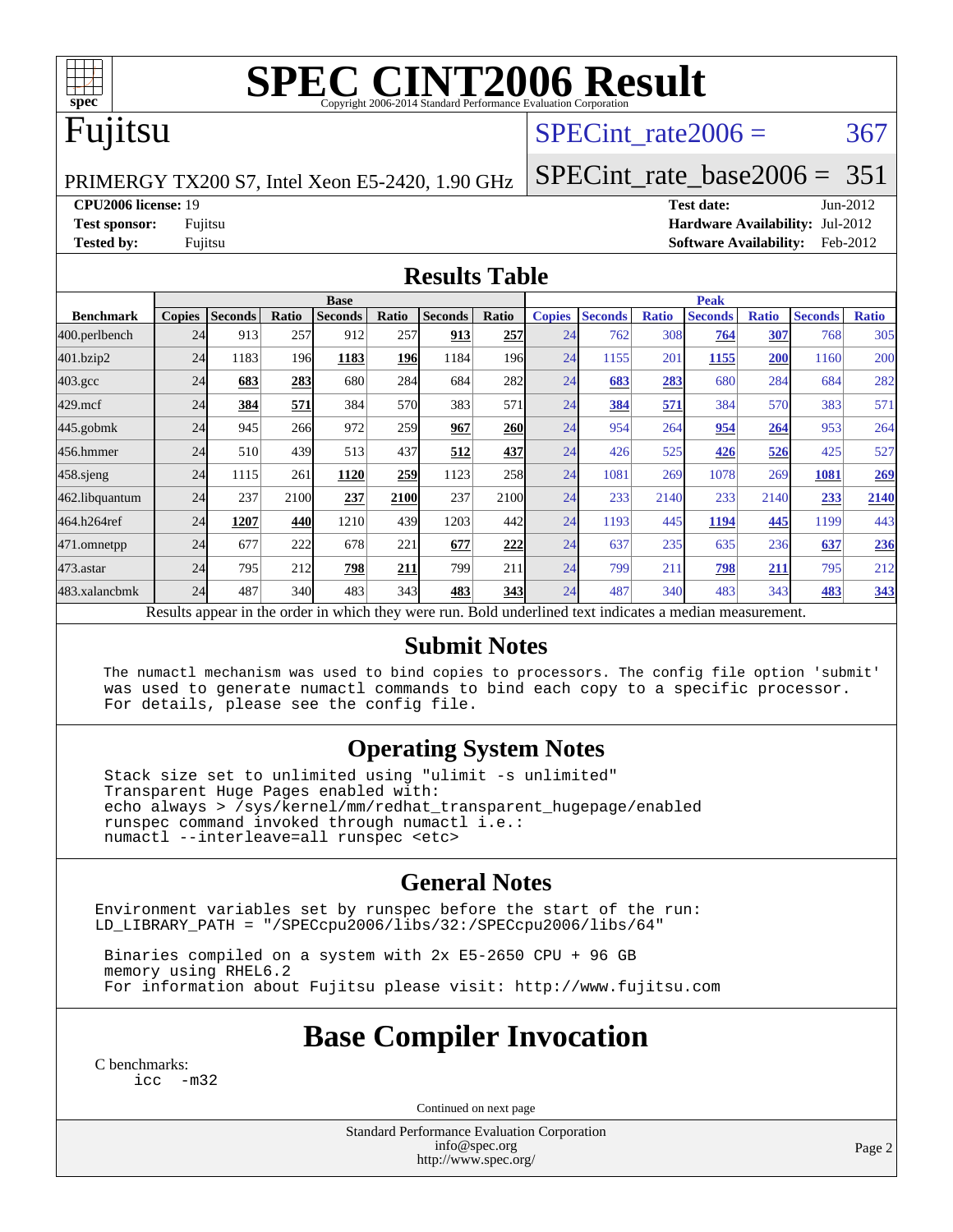| <b>SPEC CINT2006 Result</b><br>$spec^*$<br>Copyright 2006-2014 Standard Performance Evaluation Corporation                                                                                                                                                                  |                                                                                                                 |
|-----------------------------------------------------------------------------------------------------------------------------------------------------------------------------------------------------------------------------------------------------------------------------|-----------------------------------------------------------------------------------------------------------------|
| Fujitsu                                                                                                                                                                                                                                                                     | SPECint rate $2006 =$<br>367                                                                                    |
| PRIMERGY TX200 S7, Intel Xeon E5-2420, 1.90 GHz                                                                                                                                                                                                                             | $SPECint_rate_base2006 = 351$                                                                                   |
| CPU2006 license: 19<br><b>Test sponsor:</b><br>Fujitsu<br><b>Tested by:</b><br>Fujitsu                                                                                                                                                                                      | <b>Test date:</b><br>$Jun-2012$<br>Hardware Availability: Jul-2012<br><b>Software Availability:</b><br>Feb-2012 |
| <b>Base Compiler Invocation (Continued)</b><br>$C_{++}$ benchmarks:<br>icpc -m32                                                                                                                                                                                            |                                                                                                                 |
| <b>Base Portability Flags</b><br>400.perlbench: -DSPEC_CPU_LINUX_IA32<br>462.libquantum: - DSPEC_CPU_LINUX<br>483.xalancbmk: -DSPEC_CPU_LINUX                                                                                                                               |                                                                                                                 |
| <b>Base Optimization Flags</b><br>C benchmarks:<br>-xSSE4.2 -ipo -03 -no-prec-div -opt-prefetch -opt-mem-layout-trans=3<br>$C_{++}$ benchmarks:<br>-xSSE4.2 -ipo -03 -no-prec-div -opt-prefetch -opt-mem-layout-trans=3<br>-Wl,-z, muldefs -L/opt/SmartHeap/lib -lsmartheap |                                                                                                                 |
| <b>Base Other Flags</b><br>C benchmarks:                                                                                                                                                                                                                                    |                                                                                                                 |
| 403.gcc: -Dalloca=_alloca                                                                                                                                                                                                                                                   |                                                                                                                 |
| <b>Peak Compiler Invocation</b><br>C benchmarks (except as noted below):<br>$-m32$<br>icc<br>400.perlbench: icc -m64<br>$401.bzip2:$ icc $-m64$<br>456.hmmer: $\text{icc}$ -m64<br>458.sjeng: icc -m64<br>$C_{++}$ benchmarks:<br>icpc -m32                                 |                                                                                                                 |
| <b>Standard Performance Evaluation Corporation</b><br>info@spec.org<br>http://www.spec.org/                                                                                                                                                                                 | Page 3                                                                                                          |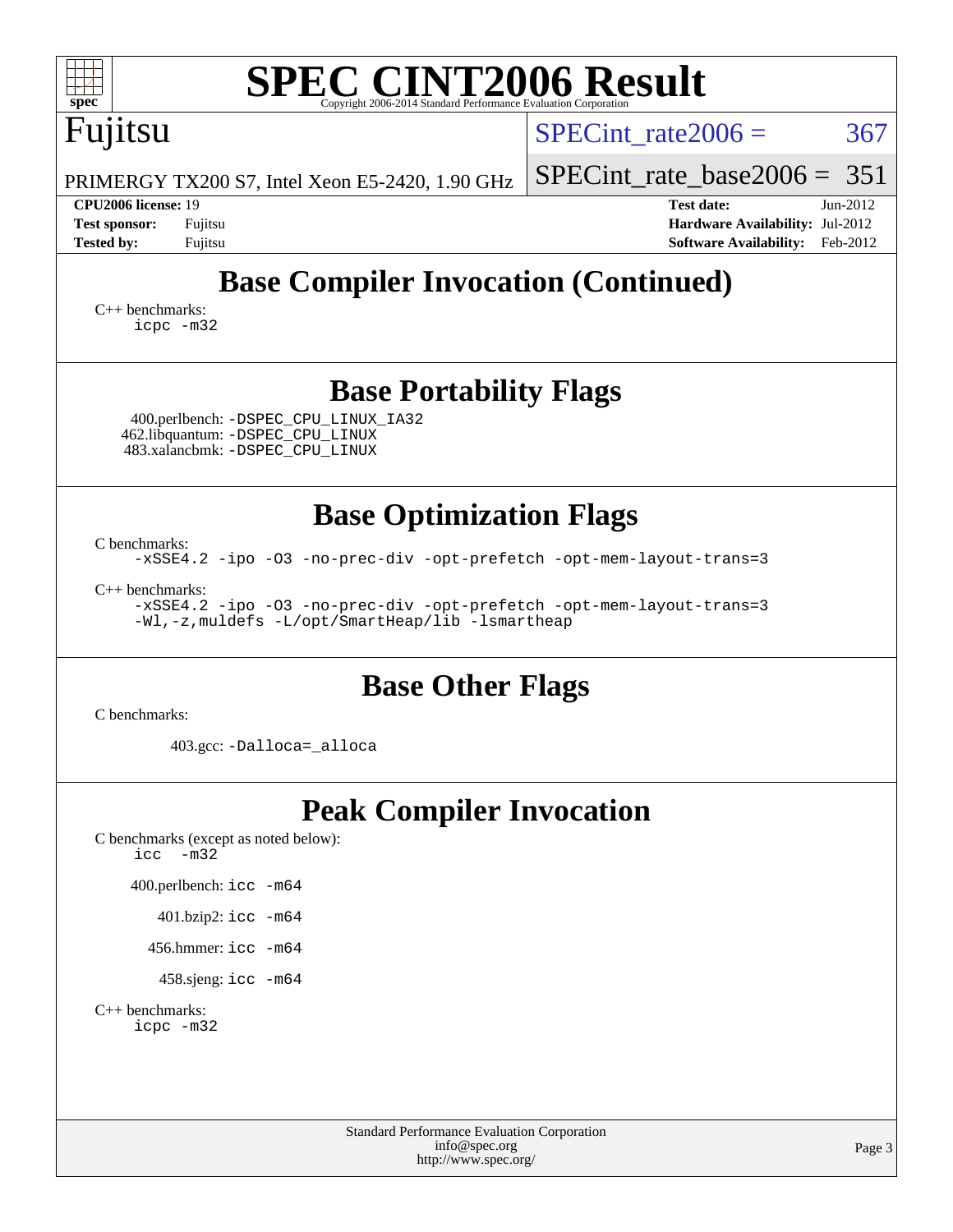

# **[SPEC CINT2006 Result](http://www.spec.org/auto/cpu2006/Docs/result-fields.html#SPECCINT2006Result)**

# Fujitsu

SPECint rate $2006 = 367$ 

PRIMERGY TX200 S7, Intel Xeon E5-2420, 1.90 GHz

[SPECint\\_rate\\_base2006 =](http://www.spec.org/auto/cpu2006/Docs/result-fields.html#SPECintratebase2006)  $351$ 

**[CPU2006 license:](http://www.spec.org/auto/cpu2006/Docs/result-fields.html#CPU2006license)** 19 **[Test date:](http://www.spec.org/auto/cpu2006/Docs/result-fields.html#Testdate)** Jun-2012 **[Test sponsor:](http://www.spec.org/auto/cpu2006/Docs/result-fields.html#Testsponsor)** Fujitsu **[Hardware Availability:](http://www.spec.org/auto/cpu2006/Docs/result-fields.html#HardwareAvailability)** Jul-2012 **[Tested by:](http://www.spec.org/auto/cpu2006/Docs/result-fields.html#Testedby)** Fujitsu **Fugital Example 2012 [Software Availability:](http://www.spec.org/auto/cpu2006/Docs/result-fields.html#SoftwareAvailability)** Feb-2012

#### **[Peak Portability Flags](http://www.spec.org/auto/cpu2006/Docs/result-fields.html#PeakPortabilityFlags)**

 400.perlbench: [-DSPEC\\_CPU\\_LP64](http://www.spec.org/cpu2006/results/res2012q3/cpu2006-20120810-24160.flags.html#b400.perlbench_peakCPORTABILITY_DSPEC_CPU_LP64) [-DSPEC\\_CPU\\_LINUX\\_X64](http://www.spec.org/cpu2006/results/res2012q3/cpu2006-20120810-24160.flags.html#b400.perlbench_peakCPORTABILITY_DSPEC_CPU_LINUX_X64)  $401.bzip2: -DSPEC_CPULP64$  456.hmmer: [-DSPEC\\_CPU\\_LP64](http://www.spec.org/cpu2006/results/res2012q3/cpu2006-20120810-24160.flags.html#suite_peakCPORTABILITY456_hmmer_DSPEC_CPU_LP64) 458.sjeng: [-DSPEC\\_CPU\\_LP64](http://www.spec.org/cpu2006/results/res2012q3/cpu2006-20120810-24160.flags.html#suite_peakCPORTABILITY458_sjeng_DSPEC_CPU_LP64) 462.libquantum: [-DSPEC\\_CPU\\_LINUX](http://www.spec.org/cpu2006/results/res2012q3/cpu2006-20120810-24160.flags.html#b462.libquantum_peakCPORTABILITY_DSPEC_CPU_LINUX) 483.xalancbmk: [-DSPEC\\_CPU\\_LINUX](http://www.spec.org/cpu2006/results/res2012q3/cpu2006-20120810-24160.flags.html#b483.xalancbmk_peakCXXPORTABILITY_DSPEC_CPU_LINUX)

## **[Peak Optimization Flags](http://www.spec.org/auto/cpu2006/Docs/result-fields.html#PeakOptimizationFlags)**

[C benchmarks](http://www.spec.org/auto/cpu2006/Docs/result-fields.html#Cbenchmarks):

 400.perlbench: [-xSSE4.2](http://www.spec.org/cpu2006/results/res2012q3/cpu2006-20120810-24160.flags.html#user_peakPASS2_CFLAGSPASS2_LDCFLAGS400_perlbench_f-xSSE42_f91528193cf0b216347adb8b939d4107)(pass 2) [-prof-gen](http://www.spec.org/cpu2006/results/res2012q3/cpu2006-20120810-24160.flags.html#user_peakPASS1_CFLAGSPASS1_LDCFLAGS400_perlbench_prof_gen_e43856698f6ca7b7e442dfd80e94a8fc)(pass 1) [-ipo](http://www.spec.org/cpu2006/results/res2012q3/cpu2006-20120810-24160.flags.html#user_peakPASS2_CFLAGSPASS2_LDCFLAGS400_perlbench_f-ipo)(pass 2) [-O3](http://www.spec.org/cpu2006/results/res2012q3/cpu2006-20120810-24160.flags.html#user_peakPASS2_CFLAGSPASS2_LDCFLAGS400_perlbench_f-O3)(pass 2) [-no-prec-div](http://www.spec.org/cpu2006/results/res2012q3/cpu2006-20120810-24160.flags.html#user_peakPASS2_CFLAGSPASS2_LDCFLAGS400_perlbench_f-no-prec-div)(pass 2) [-prof-use](http://www.spec.org/cpu2006/results/res2012q3/cpu2006-20120810-24160.flags.html#user_peakPASS2_CFLAGSPASS2_LDCFLAGS400_perlbench_prof_use_bccf7792157ff70d64e32fe3e1250b55)(pass 2) [-auto-ilp32](http://www.spec.org/cpu2006/results/res2012q3/cpu2006-20120810-24160.flags.html#user_peakCOPTIMIZE400_perlbench_f-auto-ilp32)  $401.bzip2: -xSSE4.2(pass 2) -prof-qen(pass 1) -ipo(pass 2)$  $401.bzip2: -xSSE4.2(pass 2) -prof-qen(pass 1) -ipo(pass 2)$  $401.bzip2: -xSSE4.2(pass 2) -prof-qen(pass 1) -ipo(pass 2)$  $401.bzip2: -xSSE4.2(pass 2) -prof-qen(pass 1) -ipo(pass 2)$  $401.bzip2: -xSSE4.2(pass 2) -prof-qen(pass 1) -ipo(pass 2)$ [-O3](http://www.spec.org/cpu2006/results/res2012q3/cpu2006-20120810-24160.flags.html#user_peakPASS2_CFLAGSPASS2_LDCFLAGS401_bzip2_f-O3)(pass 2) [-no-prec-div](http://www.spec.org/cpu2006/results/res2012q3/cpu2006-20120810-24160.flags.html#user_peakPASS2_CFLAGSPASS2_LDCFLAGS401_bzip2_f-no-prec-div)(pass 2) [-prof-use](http://www.spec.org/cpu2006/results/res2012q3/cpu2006-20120810-24160.flags.html#user_peakPASS2_CFLAGSPASS2_LDCFLAGS401_bzip2_prof_use_bccf7792157ff70d64e32fe3e1250b55)(pass 2) [-opt-prefetch](http://www.spec.org/cpu2006/results/res2012q3/cpu2006-20120810-24160.flags.html#user_peakCOPTIMIZE401_bzip2_f-opt-prefetch) [-auto-ilp32](http://www.spec.org/cpu2006/results/res2012q3/cpu2006-20120810-24160.flags.html#user_peakCOPTIMIZE401_bzip2_f-auto-ilp32) [-ansi-alias](http://www.spec.org/cpu2006/results/res2012q3/cpu2006-20120810-24160.flags.html#user_peakCOPTIMIZE401_bzip2_f-ansi-alias)  $403.\text{sec: basepeak}$  = yes 429.mcf: basepeak = yes 445.gobmk: [-xAVX](http://www.spec.org/cpu2006/results/res2012q3/cpu2006-20120810-24160.flags.html#user_peakPASS2_CFLAGSPASS2_LDCFLAGS445_gobmk_f-xAVX)(pass 2) [-prof-gen](http://www.spec.org/cpu2006/results/res2012q3/cpu2006-20120810-24160.flags.html#user_peakPASS1_CFLAGSPASS1_LDCFLAGS445_gobmk_prof_gen_e43856698f6ca7b7e442dfd80e94a8fc)(pass 1) [-prof-use](http://www.spec.org/cpu2006/results/res2012q3/cpu2006-20120810-24160.flags.html#user_peakPASS2_CFLAGSPASS2_LDCFLAGS445_gobmk_prof_use_bccf7792157ff70d64e32fe3e1250b55)(pass 2) [-ansi-alias](http://www.spec.org/cpu2006/results/res2012q3/cpu2006-20120810-24160.flags.html#user_peakCOPTIMIZE445_gobmk_f-ansi-alias) [-opt-mem-layout-trans=3](http://www.spec.org/cpu2006/results/res2012q3/cpu2006-20120810-24160.flags.html#user_peakCOPTIMIZE445_gobmk_f-opt-mem-layout-trans_a7b82ad4bd7abf52556d4961a2ae94d5) 456.hmmer: [-xSSE4.2](http://www.spec.org/cpu2006/results/res2012q3/cpu2006-20120810-24160.flags.html#user_peakCOPTIMIZE456_hmmer_f-xSSE42_f91528193cf0b216347adb8b939d4107) [-ipo](http://www.spec.org/cpu2006/results/res2012q3/cpu2006-20120810-24160.flags.html#user_peakCOPTIMIZE456_hmmer_f-ipo) [-O3](http://www.spec.org/cpu2006/results/res2012q3/cpu2006-20120810-24160.flags.html#user_peakCOPTIMIZE456_hmmer_f-O3) [-no-prec-div](http://www.spec.org/cpu2006/results/res2012q3/cpu2006-20120810-24160.flags.html#user_peakCOPTIMIZE456_hmmer_f-no-prec-div) [-unroll2](http://www.spec.org/cpu2006/results/res2012q3/cpu2006-20120810-24160.flags.html#user_peakCOPTIMIZE456_hmmer_f-unroll_784dae83bebfb236979b41d2422d7ec2) [-auto-ilp32](http://www.spec.org/cpu2006/results/res2012q3/cpu2006-20120810-24160.flags.html#user_peakCOPTIMIZE456_hmmer_f-auto-ilp32) 458.sjeng: [-xSSE4.2](http://www.spec.org/cpu2006/results/res2012q3/cpu2006-20120810-24160.flags.html#user_peakPASS2_CFLAGSPASS2_LDCFLAGS458_sjeng_f-xSSE42_f91528193cf0b216347adb8b939d4107)(pass 2) [-prof-gen](http://www.spec.org/cpu2006/results/res2012q3/cpu2006-20120810-24160.flags.html#user_peakPASS1_CFLAGSPASS1_LDCFLAGS458_sjeng_prof_gen_e43856698f6ca7b7e442dfd80e94a8fc)(pass 1) [-ipo](http://www.spec.org/cpu2006/results/res2012q3/cpu2006-20120810-24160.flags.html#user_peakPASS2_CFLAGSPASS2_LDCFLAGS458_sjeng_f-ipo)(pass 2) [-O3](http://www.spec.org/cpu2006/results/res2012q3/cpu2006-20120810-24160.flags.html#user_peakPASS2_CFLAGSPASS2_LDCFLAGS458_sjeng_f-O3)(pass 2) [-no-prec-div](http://www.spec.org/cpu2006/results/res2012q3/cpu2006-20120810-24160.flags.html#user_peakPASS2_CFLAGSPASS2_LDCFLAGS458_sjeng_f-no-prec-div)(pass 2) [-prof-use](http://www.spec.org/cpu2006/results/res2012q3/cpu2006-20120810-24160.flags.html#user_peakPASS2_CFLAGSPASS2_LDCFLAGS458_sjeng_prof_use_bccf7792157ff70d64e32fe3e1250b55)(pass 2) [-unroll4](http://www.spec.org/cpu2006/results/res2012q3/cpu2006-20120810-24160.flags.html#user_peakCOPTIMIZE458_sjeng_f-unroll_4e5e4ed65b7fd20bdcd365bec371b81f) [-auto-ilp32](http://www.spec.org/cpu2006/results/res2012q3/cpu2006-20120810-24160.flags.html#user_peakCOPTIMIZE458_sjeng_f-auto-ilp32) 462.libquantum: [-xAVX](http://www.spec.org/cpu2006/results/res2012q3/cpu2006-20120810-24160.flags.html#user_peakCOPTIMIZE462_libquantum_f-xAVX) [-ipo](http://www.spec.org/cpu2006/results/res2012q3/cpu2006-20120810-24160.flags.html#user_peakCOPTIMIZE462_libquantum_f-ipo) [-O3](http://www.spec.org/cpu2006/results/res2012q3/cpu2006-20120810-24160.flags.html#user_peakCOPTIMIZE462_libquantum_f-O3) [-no-prec-div](http://www.spec.org/cpu2006/results/res2012q3/cpu2006-20120810-24160.flags.html#user_peakCOPTIMIZE462_libquantum_f-no-prec-div) [-opt-prefetch](http://www.spec.org/cpu2006/results/res2012q3/cpu2006-20120810-24160.flags.html#user_peakCOPTIMIZE462_libquantum_f-opt-prefetch) [-opt-mem-layout-trans=3](http://www.spec.org/cpu2006/results/res2012q3/cpu2006-20120810-24160.flags.html#user_peakCOPTIMIZE462_libquantum_f-opt-mem-layout-trans_a7b82ad4bd7abf52556d4961a2ae94d5)

 $464.h264$ ref:  $-xSSE4$ .  $2(pass 2)$  [-prof-gen](http://www.spec.org/cpu2006/results/res2012q3/cpu2006-20120810-24160.flags.html#user_peakPASS1_CFLAGSPASS1_LDCFLAGS464_h264ref_prof_gen_e43856698f6ca7b7e442dfd80e94a8fc) $(pass 1)$  [-ipo](http://www.spec.org/cpu2006/results/res2012q3/cpu2006-20120810-24160.flags.html#user_peakPASS2_CFLAGSPASS2_LDCFLAGS464_h264ref_f-ipo) $(pass 2)$ [-O3](http://www.spec.org/cpu2006/results/res2012q3/cpu2006-20120810-24160.flags.html#user_peakPASS2_CFLAGSPASS2_LDCFLAGS464_h264ref_f-O3)(pass 2) [-no-prec-div](http://www.spec.org/cpu2006/results/res2012q3/cpu2006-20120810-24160.flags.html#user_peakPASS2_CFLAGSPASS2_LDCFLAGS464_h264ref_f-no-prec-div)(pass 2) [-prof-use](http://www.spec.org/cpu2006/results/res2012q3/cpu2006-20120810-24160.flags.html#user_peakPASS2_CFLAGSPASS2_LDCFLAGS464_h264ref_prof_use_bccf7792157ff70d64e32fe3e1250b55)(pass 2) [-unroll2](http://www.spec.org/cpu2006/results/res2012q3/cpu2006-20120810-24160.flags.html#user_peakCOPTIMIZE464_h264ref_f-unroll_784dae83bebfb236979b41d2422d7ec2) [-ansi-alias](http://www.spec.org/cpu2006/results/res2012q3/cpu2006-20120810-24160.flags.html#user_peakCOPTIMIZE464_h264ref_f-ansi-alias)

[C++ benchmarks:](http://www.spec.org/auto/cpu2006/Docs/result-fields.html#CXXbenchmarks)

 471.omnetpp: [-xSSE4.2](http://www.spec.org/cpu2006/results/res2012q3/cpu2006-20120810-24160.flags.html#user_peakPASS2_CXXFLAGSPASS2_LDCXXFLAGS471_omnetpp_f-xSSE42_f91528193cf0b216347adb8b939d4107)(pass 2) [-prof-gen](http://www.spec.org/cpu2006/results/res2012q3/cpu2006-20120810-24160.flags.html#user_peakPASS1_CXXFLAGSPASS1_LDCXXFLAGS471_omnetpp_prof_gen_e43856698f6ca7b7e442dfd80e94a8fc)(pass 1) [-ipo](http://www.spec.org/cpu2006/results/res2012q3/cpu2006-20120810-24160.flags.html#user_peakPASS2_CXXFLAGSPASS2_LDCXXFLAGS471_omnetpp_f-ipo)(pass 2) [-O3](http://www.spec.org/cpu2006/results/res2012q3/cpu2006-20120810-24160.flags.html#user_peakPASS2_CXXFLAGSPASS2_LDCXXFLAGS471_omnetpp_f-O3)(pass 2) [-no-prec-div](http://www.spec.org/cpu2006/results/res2012q3/cpu2006-20120810-24160.flags.html#user_peakPASS2_CXXFLAGSPASS2_LDCXXFLAGS471_omnetpp_f-no-prec-div)(pass 2) [-prof-use](http://www.spec.org/cpu2006/results/res2012q3/cpu2006-20120810-24160.flags.html#user_peakPASS2_CXXFLAGSPASS2_LDCXXFLAGS471_omnetpp_prof_use_bccf7792157ff70d64e32fe3e1250b55)(pass 2) [-ansi-alias](http://www.spec.org/cpu2006/results/res2012q3/cpu2006-20120810-24160.flags.html#user_peakCXXOPTIMIZE471_omnetpp_f-ansi-alias) [-opt-ra-region-strategy=block](http://www.spec.org/cpu2006/results/res2012q3/cpu2006-20120810-24160.flags.html#user_peakCXXOPTIMIZE471_omnetpp_f-opt-ra-region-strategy_a0a37c372d03933b2a18d4af463c1f69) [-Wl,-z,muldefs](http://www.spec.org/cpu2006/results/res2012q3/cpu2006-20120810-24160.flags.html#user_peakEXTRA_LDFLAGS471_omnetpp_link_force_multiple1_74079c344b956b9658436fd1b6dd3a8a) [-L/opt/SmartHeap/lib -lsmartheap](http://www.spec.org/cpu2006/results/res2012q3/cpu2006-20120810-24160.flags.html#user_peakEXTRA_LIBS471_omnetpp_SmartHeap_1046f488ce4b4d9d2689b01742ccb999)

 473.astar: [-xAVX](http://www.spec.org/cpu2006/results/res2012q3/cpu2006-20120810-24160.flags.html#user_peakCXXOPTIMIZE473_astar_f-xAVX) [-ipo](http://www.spec.org/cpu2006/results/res2012q3/cpu2006-20120810-24160.flags.html#user_peakCXXOPTIMIZE473_astar_f-ipo) [-O3](http://www.spec.org/cpu2006/results/res2012q3/cpu2006-20120810-24160.flags.html#user_peakCXXOPTIMIZE473_astar_f-O3) [-no-prec-div](http://www.spec.org/cpu2006/results/res2012q3/cpu2006-20120810-24160.flags.html#user_peakCXXOPTIMIZE473_astar_f-no-prec-div) [-opt-prefetch](http://www.spec.org/cpu2006/results/res2012q3/cpu2006-20120810-24160.flags.html#user_peakCXXOPTIMIZE473_astar_f-opt-prefetch) [-opt-mem-layout-trans=3](http://www.spec.org/cpu2006/results/res2012q3/cpu2006-20120810-24160.flags.html#user_peakCXXOPTIMIZE473_astar_f-opt-mem-layout-trans_a7b82ad4bd7abf52556d4961a2ae94d5) [-Wl,-z,muldefs](http://www.spec.org/cpu2006/results/res2012q3/cpu2006-20120810-24160.flags.html#user_peakEXTRA_LDFLAGS473_astar_link_force_multiple1_74079c344b956b9658436fd1b6dd3a8a) [-L/opt/SmartHeap/lib -lsmartheap](http://www.spec.org/cpu2006/results/res2012q3/cpu2006-20120810-24160.flags.html#user_peakEXTRA_LIBS473_astar_SmartHeap_1046f488ce4b4d9d2689b01742ccb999)

Continued on next page

Standard Performance Evaluation Corporation [info@spec.org](mailto:info@spec.org) <http://www.spec.org/>

Page 4